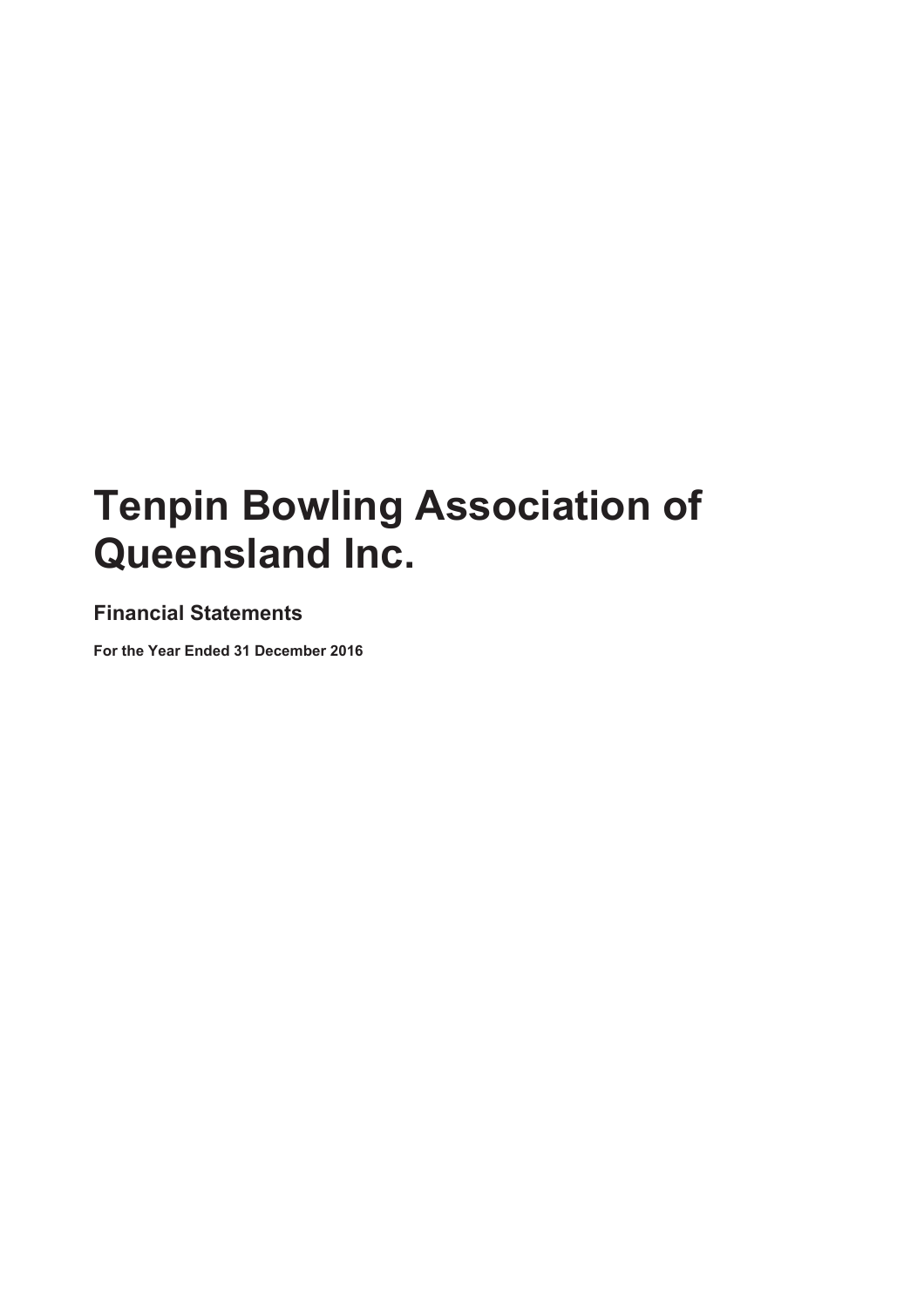# **Contents**

# **For the Year Ended 31 December 2016**

| <b>Financial Statements</b>           |  |
|---------------------------------------|--|
| Statement of Profit or Loss           |  |
| Statement of Assets and Liabilities   |  |
| Statement of Changes in Equity        |  |
| Notes to the Financial Statements     |  |
| Statement by Members of the Committee |  |
| Independent Audit Report              |  |
|                                       |  |

Page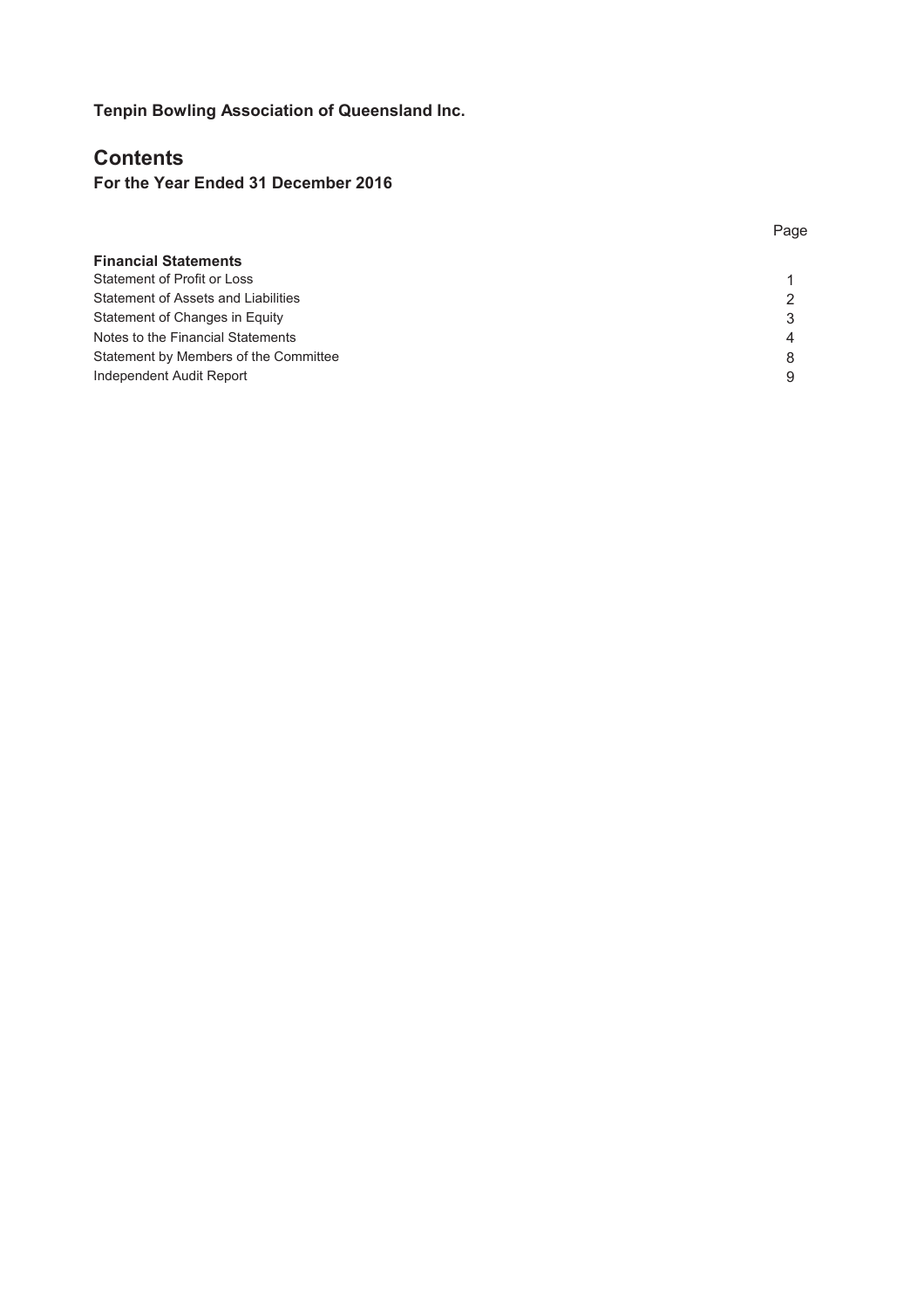# **Statement of Profit or Loss**

# **For the Year Ended 31 December 2016**

|                                                      |             | 2016    | 2015    |
|------------------------------------------------------|-------------|---------|---------|
|                                                      | <b>Note</b> | \$      | \$      |
| Income                                               |             |         |         |
| Administration income                                |             | 2,771   | 4,891   |
| Equipment sales                                      |             | 84,514  | 95,618  |
| Interest received                                    |             | 7,264   | 7,465   |
| Membership                                           |             | 20,000  | 20,000  |
| SRQ special initiatives                              |             |         | 27,515  |
| SRQ state funding                                    |             | 202,300 | 202,300 |
| State development and events                         |             | 72,114  | 35,641  |
| State teams income                                   |             | 234,974 | 209,984 |
| Sundry income                                        |             | 228     | 5,848   |
|                                                      |             | 624,165 | 609,262 |
| <b>Expenditure</b>                                   |             |         |         |
| Administration expenses                              |             | 27,889  | 44,029  |
| Committee expenses                                   |             | 15,398  | 5,668   |
| Cost of goods sold                                   |             | 37,545  | 49,460  |
| Depreciation and impairments                         |             |         | 693     |
| Employee entitlements                                |             | 187,378 | 186,117 |
| Occupancy costs                                      |             | 10,137  | 11,596  |
| Postage, printing and stationery                     |             | 7,529   | 4,018   |
| State development and team                           |             | 267,016 |         |
| expenses                                             |             |         | 266,374 |
| Sundry expenses                                      |             | 10,127  | 7,246   |
| Telephone and internet                               |             | 2,765   | 2,912   |
|                                                      |             | 565,784 | 578,113 |
| Income tax expense                                   |             |         |         |
| Profit after income tax                              |             | 58,381  | 31,149  |
| Retained profits at the end of the<br>financial year |             | 58,381  | 31,149  |
|                                                      |             |         |         |

The accompanying notes form part of these financial statements.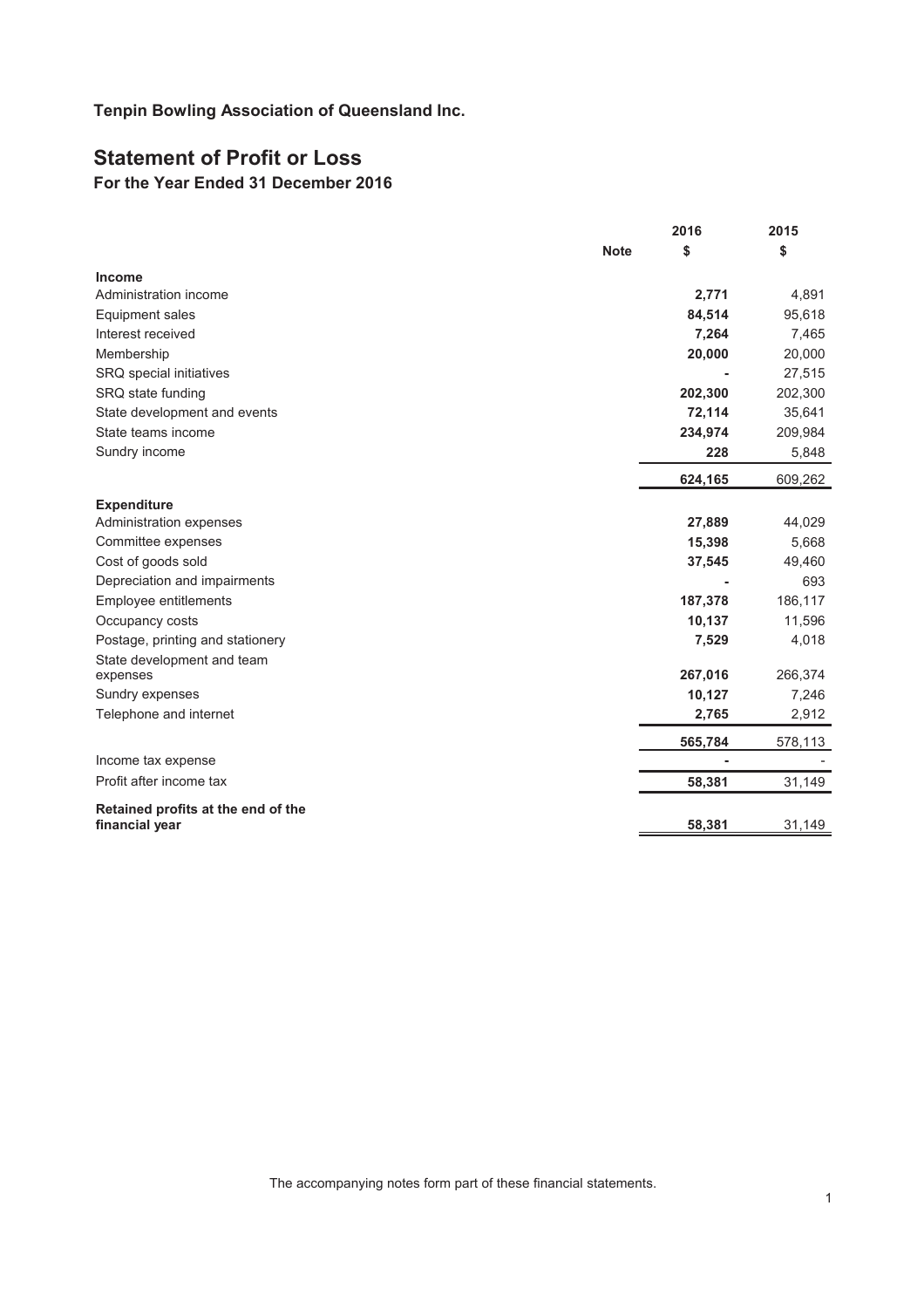# **Assets and liabilities statement**

**31 December 2016**

|                                  |                | 2016    | 2015    |
|----------------------------------|----------------|---------|---------|
|                                  | <b>Note</b>    | \$      | \$      |
| <b>ASSETS</b>                    |                |         |         |
| <b>CURRENT ASSETS</b>            |                |         |         |
| Cash and cash equivalents        | 3              | 348,547 | 307,227 |
| Trade and other receivables      | $\overline{4}$ | 14,087  | 19,314  |
| Inventories                      |                | 68,383  | 29,388  |
| Other assets                     |                | 2,138   |         |
| <b>TOTAL CURRENT ASSETS</b>      |                | 433,155 | 355,929 |
| <b>NON-CURRENT ASSETS</b>        |                |         |         |
| <b>TOTAL ASSETS</b>              |                | 433,155 | 355,929 |
| <b>LIABILITIES</b>               |                |         |         |
| <b>CURRENT LIABILITIES</b>       |                |         |         |
| Trade and other payables         | 6              | 28,153  | 22,210  |
| Employee benefits                | $\overline{7}$ | 57,947  | 45,045  |
| Other accruals                   |                | 1,400   | 1,400   |
| <b>TOTAL CURRENT LIABILITIES</b> |                | 87,500  | 68,655  |
| <b>NON-CURRENT LIABILITIES</b>   |                |         |         |
| <b>TOTAL LIABILITIES</b>         |                | 87,500  | 68,655  |
| <b>NET ASSETS</b>                |                | 345,655 | 287,274 |
|                                  |                |         |         |
| <b>MEMBERS' FUNDS</b>            |                |         |         |
| Retained profits                 |                | 345,655 | 287,274 |
| <b>TOTAL MEMBERS' FUND</b>       |                | 345,655 | 287,274 |
|                                  |                |         |         |

The accompanying notes form part of these financial statements.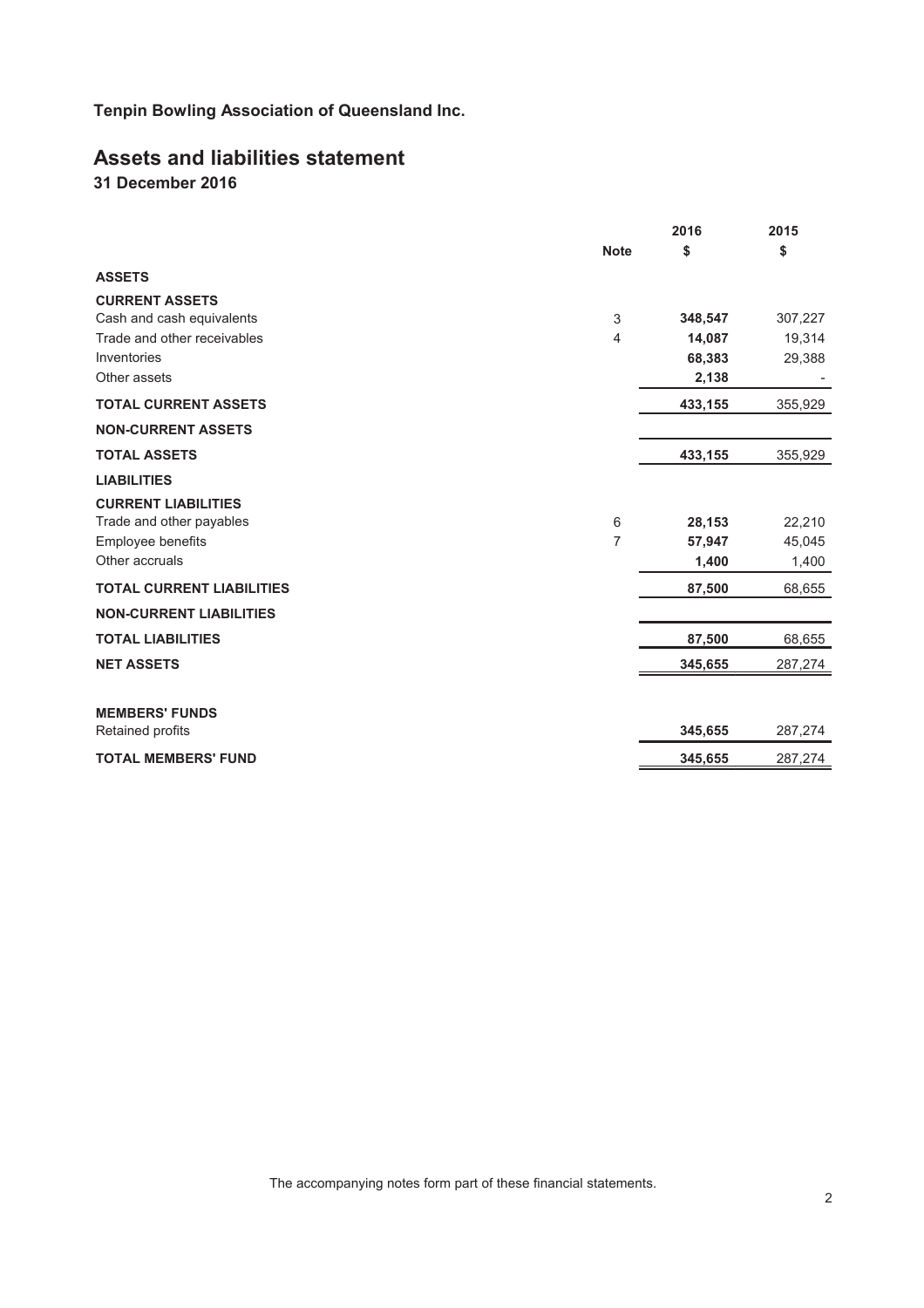# **Statement of Changes in Equity**

**For the Year Ended 31 December 2016**

**2016**

|                                    | <b>Retained</b><br><b>Earnings</b> | Total   |
|------------------------------------|------------------------------------|---------|
|                                    |                                    |         |
| <b>Balance at 1 January 2016</b>   | 287,274                            | 287,274 |
| Profit for the year                | 58.381                             | 58,381  |
| <b>Balance at 31 December 2016</b> | 345.655                            | 345,655 |

**2015**

|                                    | <b>Retained</b><br><b>Earnings</b> |         |
|------------------------------------|------------------------------------|---------|
|                                    |                                    |         |
| <b>Balance at 1 January 2015</b>   | 256,125                            | 256.125 |
| Profit for the year                | 31.149                             | 31,149  |
| <b>Balance at 31 December 2015</b> | 287.274                            | 287.274 |

The accompanying notes form part of these financial statements.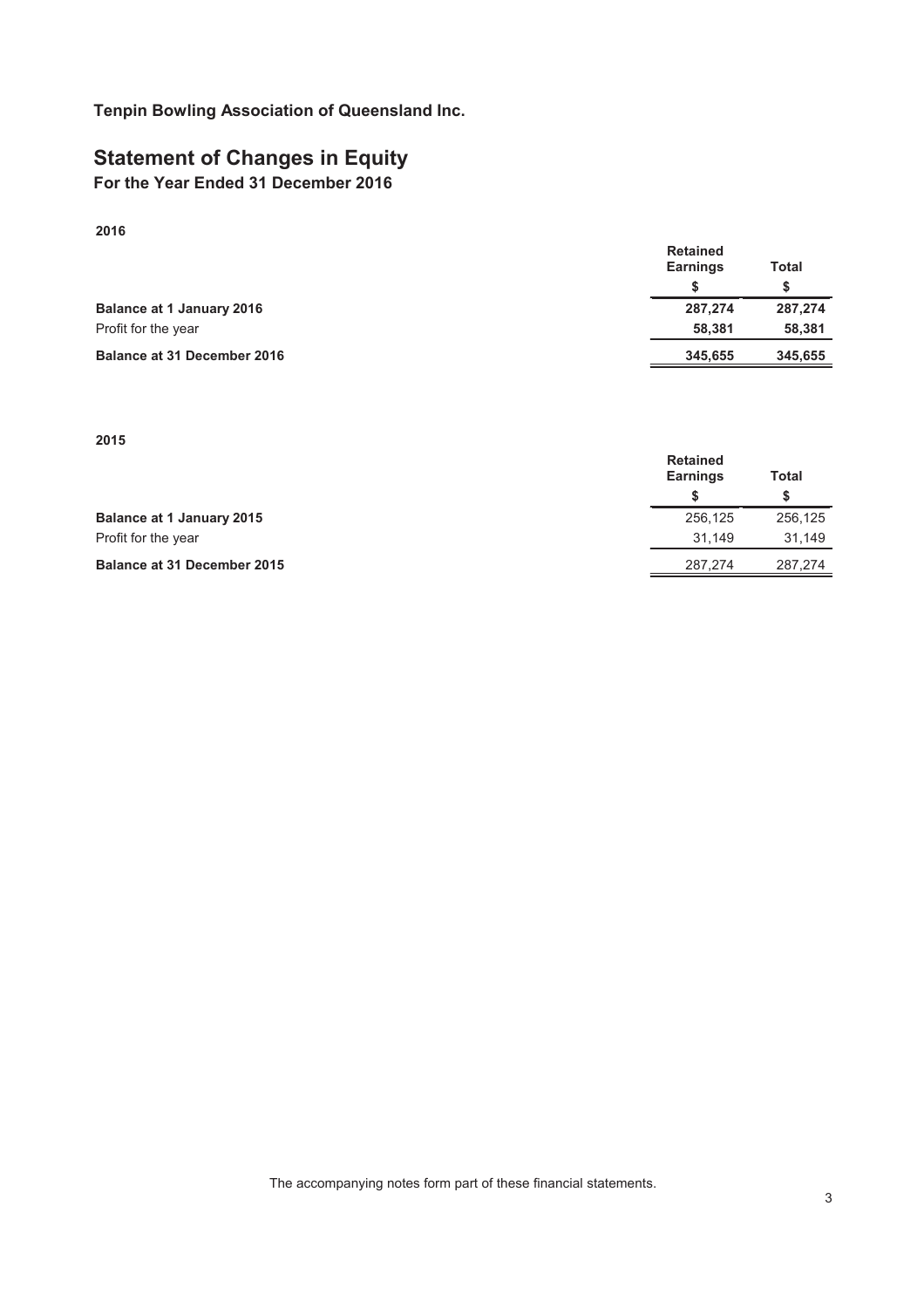# **Notes to the Financial Statements For the Year Ended 31 December 2016**

The financial statements cover Tenpin Bowling Association of Queensland Inc. as an individual entity. Tenpin Bowling Association of Queensland Inc. is a not-for-profit Association incorporated in Queensland under the *Associations Incorporation Act (QLD) 1981 (as amended by the Associations Incorporation and Other Legislation Amendment Act (QLD) 2007)* ('the Act').

The functional and presentation currency of Tenpin Bowling Association of Queensland Inc. is Australian dollars.

Comparatives are consistent with prior years, unless otherwise stated.

#### **1 Basis of Preparation**

In the opinion of the Committee of Management, the Association is not a reporting entity since there are unlikely to exist users of the financial statements who are not able to command the preparation of reports tailored so as to satisfy specifically all of their information needs. These special purpose financial statements have been prepared to meet the reporting requirements of theAct.

The financial statements have been prepared in accordance with the recognition and measurement requirements of the Australian Accounting Standards and Accounting Interpretations, and the disclosure requirements of AASB 101 *Presentation of Financial Statements*, AASB 108 *Accounting Policies*, *Changes in Accounting Estimates and Errors* and AASB 1054 *Australian Additional Disclosures*.

#### **2 Summary of Significant Accounting Policies**

#### **(a) Income Tax**

The Association is exempt from income tax under Division 50 of the *Income Tax Assessment Act 1997*.

#### **(b) Revenue and other income**

Revenue is recognised when the amount of the revenue can be measured reliably, it is probable that economic benefits associated with the transaction will flow to the Association and specific criteria relating to the type of revenue as noted below, has been satisfied.

Revenue is measured at the fair value of the consideration received or receivable and is presented net of returns, discounts and rebates.

All revenue is stated net of the amount of goods and services tax (GST).

#### **Other income**

Other income is recognised on an accruals basis when the Association is entitled to it.

#### **(c) Goods and services tax (GST)**

Revenue, expenses and assets are recognised net of the amount of goods and services tax (GST), except where the amount of GST incurred is not recoverable from the Australian Taxation Office (ATO).

Receivables and payable are stated inclusive of GST.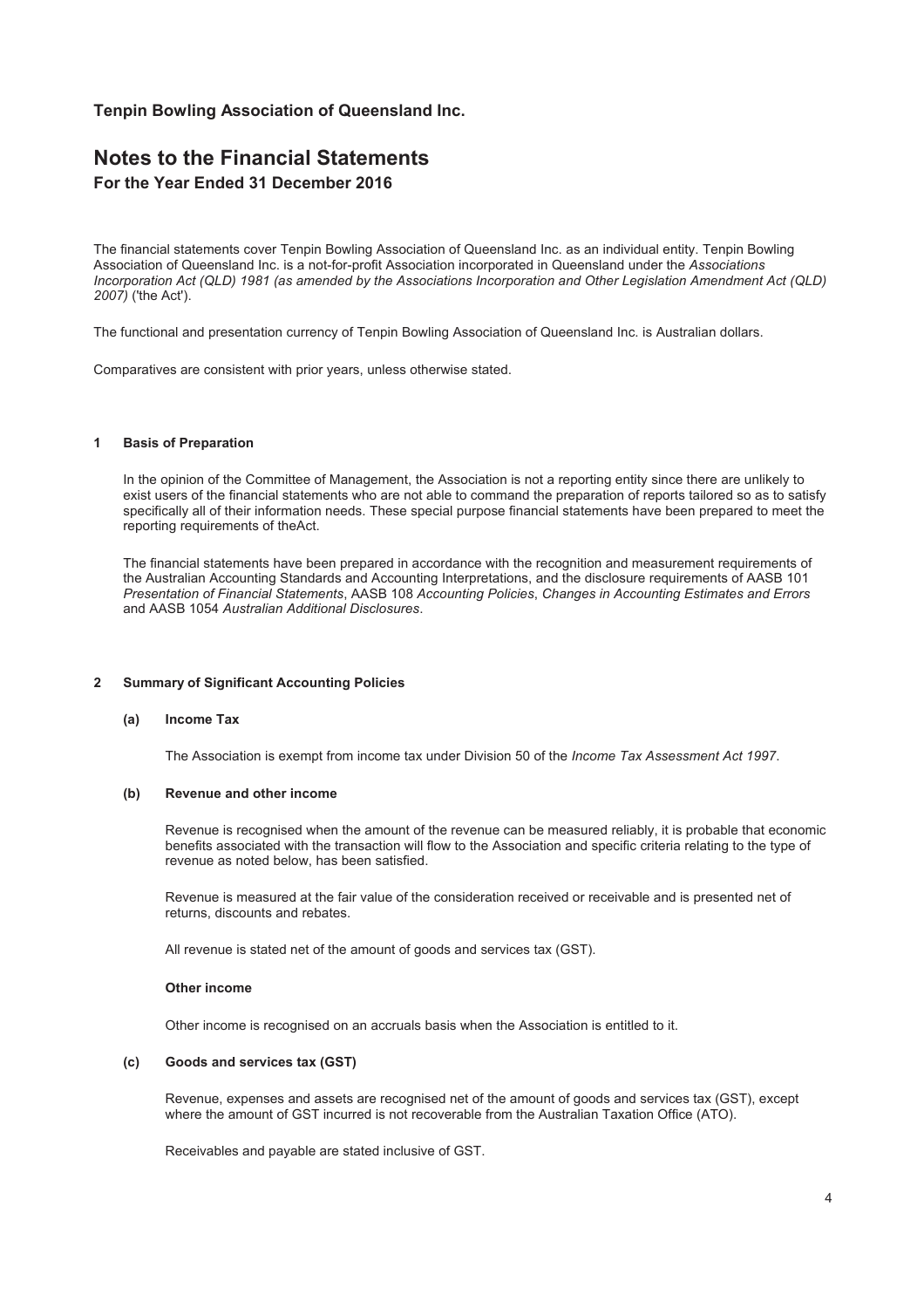# **Notes to the Financial Statements For the Year Ended 31 December 2016**

#### **2 Summary of Significant Accounting Policies**

#### **(c) Goods and services tax (GST)**

The net amount of GST recoverable from, or payable to, the ATO is included as part of receivables or payables in the statement of assets and liabilities.

Cash flows in the statement of cash flows are included on a gross basis and the GST component of cash flows arising from investing and financing activities which is recoverable from, or payable to, the taxation authority is classified as operating cash flows.

#### **(d) Inventories**

Inventories are measured at the lower of cost and net realisable value. Cost of inventory is determined using the first-in-first-out basis and is net of any rebates and discounts received. Net realisable value is estimated using the most reliable evidence available at the reporting date and inventory is written down through an obsolescence provision if necessary.

#### **(e) Property, plant and equipment**

Each class of property, plant and equipment is carried at cost or fair value less, where applicable, any accumulated depreciation and impairment.

Items of property, plant and equipment acquired for nil or nominal consideration have been recorded at the acquisition date fair value.

#### **Depreciation**

Property, plant and equipment, excluding freehold land, is depreciated on a straight-line basis over the assets useful life to the Association, commencing when the asset is ready for use.

#### **(f) Cash and cash equivalents**

Cash and cash equivalents comprises cash on hand, demand deposits and short-term investments which are readily convertible to known amounts of cash and which are subject to an insignificant risk of change in value.

#### **(g) Employee benefits**

Provision is made for the Association's liability for employee benefits arising from services rendered by employees to the end of the reporting period. Employee benefits that are expected to be wholly settled within one year have been measured at the amounts expected to be paid when the liability is settled.

Employee benefits expected to be settled more than one year after the end of the reporting period have been measured at the present value of the estimated future cash outflows to be made for those benefits. In determining the liability, consideration is given to employee wage increases and the probability that the employee may satisfy vesting requirements. Cashflows are discounted using market yields on high quality corporate bond rates incorporating bonds rated AAA or AA by credit agencies, with terms to maturity that match the expected timing of cashflows. Changes in the measurement of the liability are recognised in profit or loss.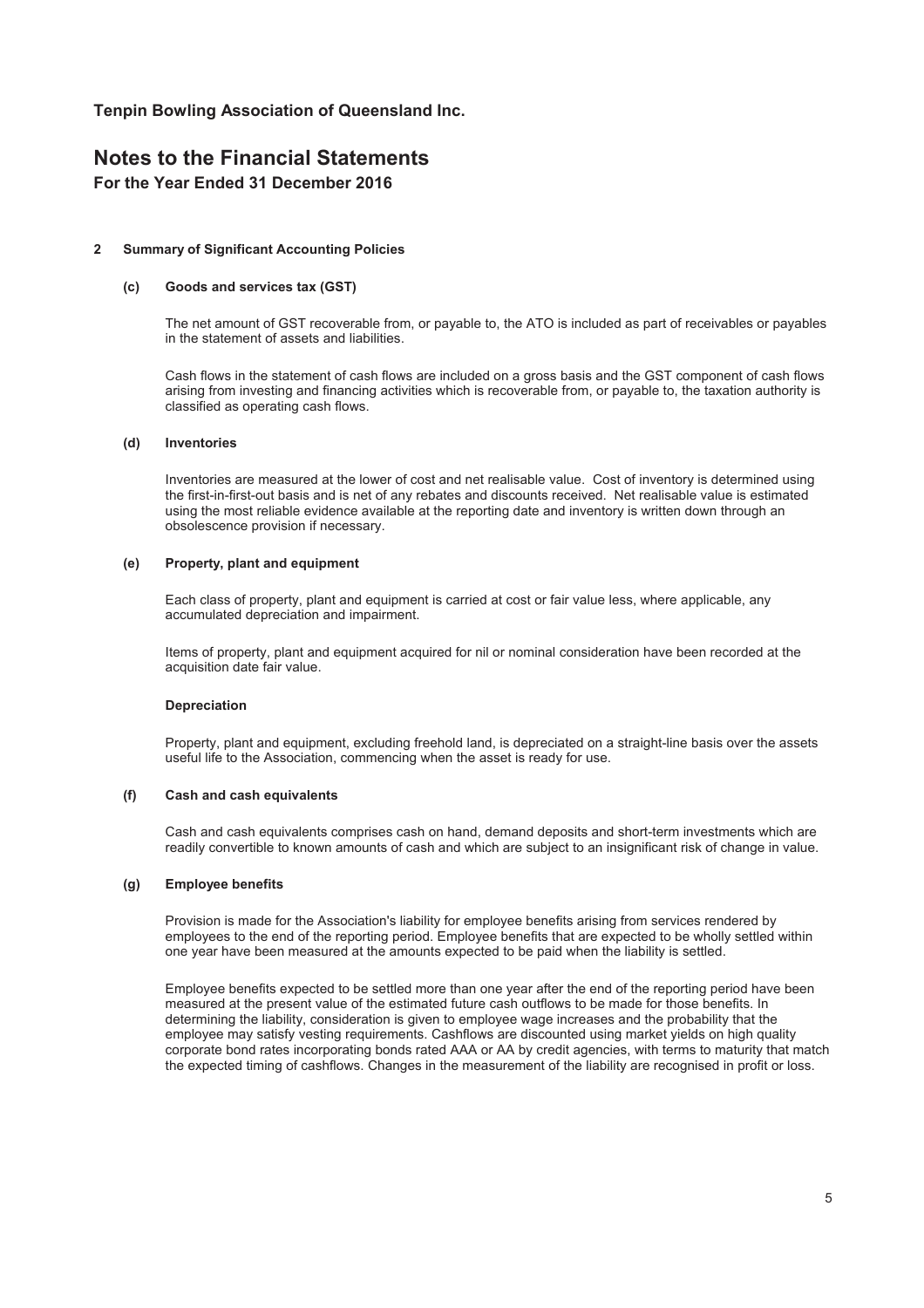# **Notes to the Financial Statements**

**For the Year Ended 31 December 2016**

**3 Cash and Cash Equivalents**

|   |                                        | 2016       | 2015       |
|---|----------------------------------------|------------|------------|
|   |                                        | \$         | \$         |
|   | Cash at bank and in hand               | 200,059    | 164,190    |
|   | <b>Term Deposit</b>                    | 148,488    | 143,037    |
|   | Total cash and cash equivalents        | 348,547    | 307,227    |
|   |                                        |            |            |
| 4 | <b>Trade and Other Receivables</b>     |            |            |
|   |                                        | 2016<br>\$ | 2015<br>\$ |
|   | <b>CURRENT</b>                         |            |            |
|   | Trade receivables                      | 36,135     | 43,984     |
|   | Provision for impairment               | (24, 725)  | (25, 952)  |
|   |                                        | 11,410     | 18,032     |
|   | <b>GST</b> receivable                  | 2,677      | 1,282      |
|   | <b>Total current trade and other</b>   |            |            |
|   | receivables                            | 14,087     | 19,314     |
|   |                                        |            |            |
| 5 | Property, plant and equipment          |            |            |
|   | PLANT AND EQUIPMENT                    |            |            |
|   | Furniture, fixtures and fittings       |            |            |
|   | At cost                                | 2,348      | 2,348      |
|   | Accumulated depreciation               | (2, 348)   | (2,348)    |
|   | Total furniture, fixtures and fittings | ۰          |            |
|   | Computer equipment                     |            |            |
|   | At cost                                | 1,355      | 1,355      |
|   | Accumulated depreciation               | (1, 355)   | (1, 355)   |
|   | Total computer equipment               |            |            |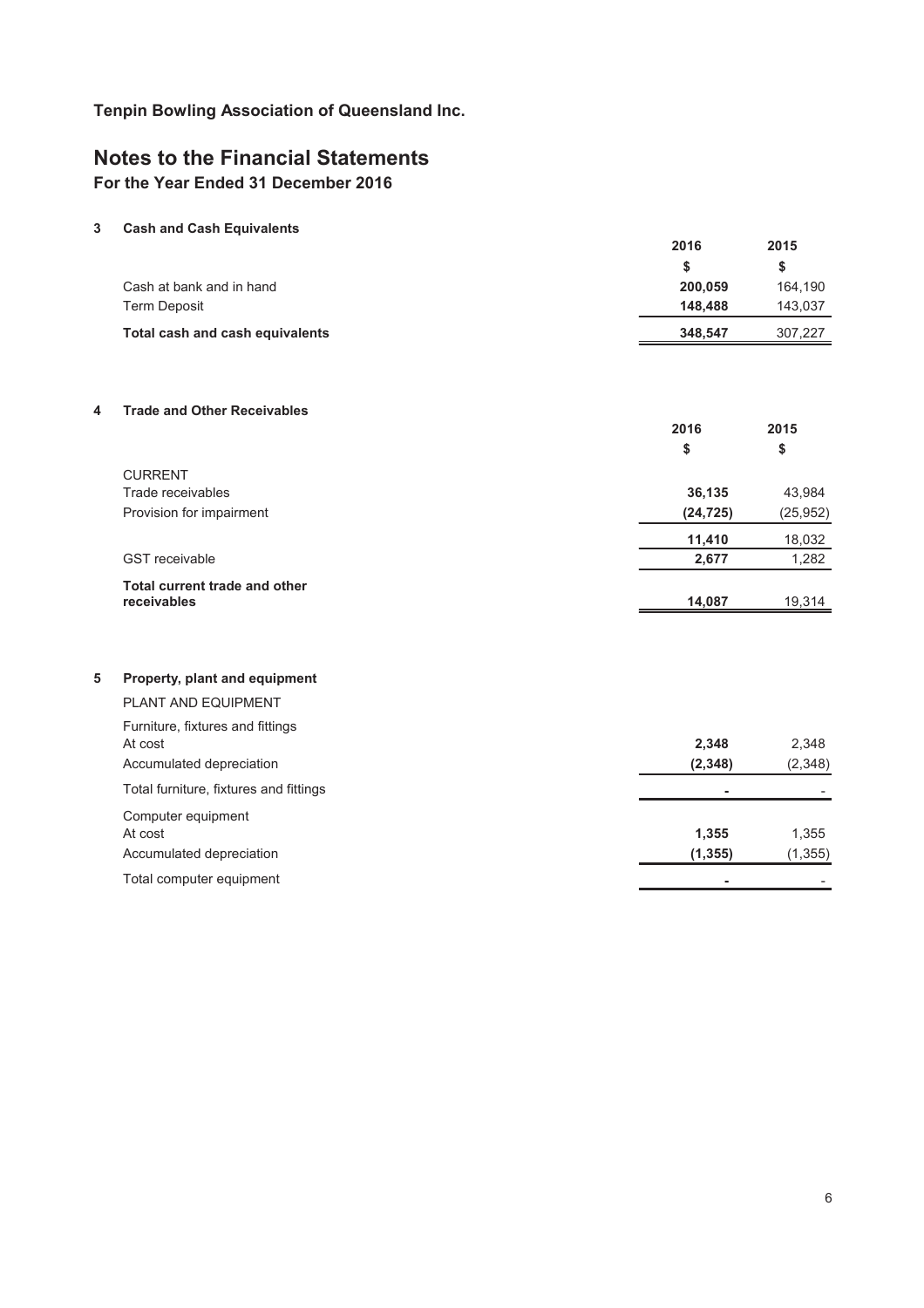# **Notes to the Financial Statements**

**For the Year Ended 31 December 2016**

### **6 Trade and Other Payables**

|                                        | 2016   | 2015   |
|----------------------------------------|--------|--------|
|                                        |        | S      |
| Current                                |        |        |
| Trade payables                         | 20,650 | 14,894 |
| Other payables                         | 7.503  | 7,317  |
| Total current trade and other payables | 28,153 | 22,211 |

#### **7 Employee Benefits**

|                            | 2016   | 2015   |
|----------------------------|--------|--------|
|                            | \$     | \$     |
| <b>Current liabilities</b> |        |        |
| Long service leave         | 25,900 | 22,020 |
| Annual leave               | 32.047 | 23,025 |
|                            | 57,947 | 45,045 |

#### **8 Contingencies**

In the opinion of the Committee of Management, the Association did not have any contingencies at 31 December 2016 (31 December 2015:None).

# **9 Statutory Information**

The registered office of the company is: Tenpin Bowling Association of Queensland Inc. Office 2.3 Sportshouse 150 Caxton Street Brisbane QLD 4064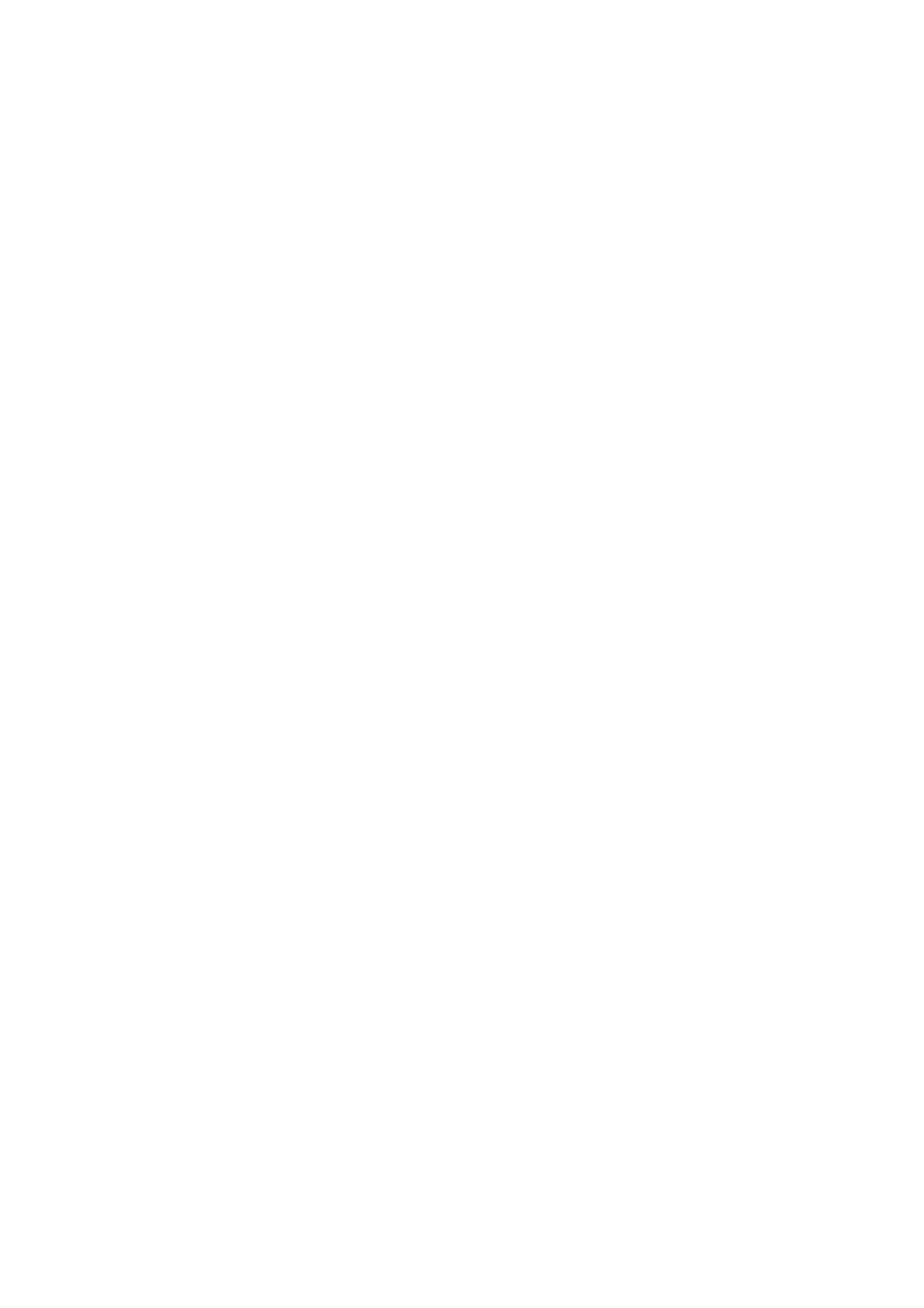

# **INDEPENDENT AUDITOR'S REPORT**

To the members of Tenpin Bowling Association of Queensland Inc.

# *Report on the Audit of the Financial Report*

### *Opinion*

We have audited the financial report of Tenpin Bowling Association of Queensland Inc., which comprises the statement of financial position as at 31 December 2016, the statement of comprehensive income, statement of changes in equity and statement of cash flows for the year then ended, and notes to the financial statement, including a summary of significant accounting policies, and the Statement by the Members of the Committee.

In our opinion, the accompanying financial report presents fairly, in all material aspects, the financial position of Tenpin Bowling Association of Queensland Inc. as at 31 December 2016, and its financial performance for the year ended then in accordance with Australian Accounting Standards and Associations Incorporations Act (QLD) 1981 (as amended by the Associations Incorporation and other Legislation Amendment Act (QLD) 2007.

### *Basis for opinion*

We conducted our audit in accordance with Australian Auditing Standards. Our responsibilities under those standards are further described in the *Auditor's Responsibilities for the Audit of the Financial Report* section of our report. We are independent of the Association in accordance with the ethical requirements of the Accounting Professional and Ethical Standards Board's *APES 110 Code of Ethics for Professional Accountants (the Code)* that are relevant to our audit of the financial report in Australia.

We believe that the audit evidence we have obtained is sufficient and appropriate to provide a basis for our opinion.

### *Emphasis of Matter – Basis of Accounting*

We draw attention to Note 1 to the financial report, which describes the basis of accounting. The financial report has been prepared to assist Tenpin Bowling Association of Queensland Inc.to meet the requirements of the Association Incorporation Act (QLD) 1981. As a result, the financial report may not be suitable for another purpose.

# *Responsibilities of Management and Those Charged with Governance for the Financial Report*

Management is responsible for the preparation and fair presentation of the financial report in accordance with Australian Accounting Standards, and for such internal control as management determines is necessary to enable the preparation of the financial report that is free from material misstatement, whether due to fraud or error.

In preparing the financial report, management is responsible for assessing the Association's ability to continue as a going concern, disclosing, as applicable, matters related to going concern and using the going concern basis of accounting unless management either intends to liquidate the Entity or to cease operation, or has no realistic alternative but to do so.